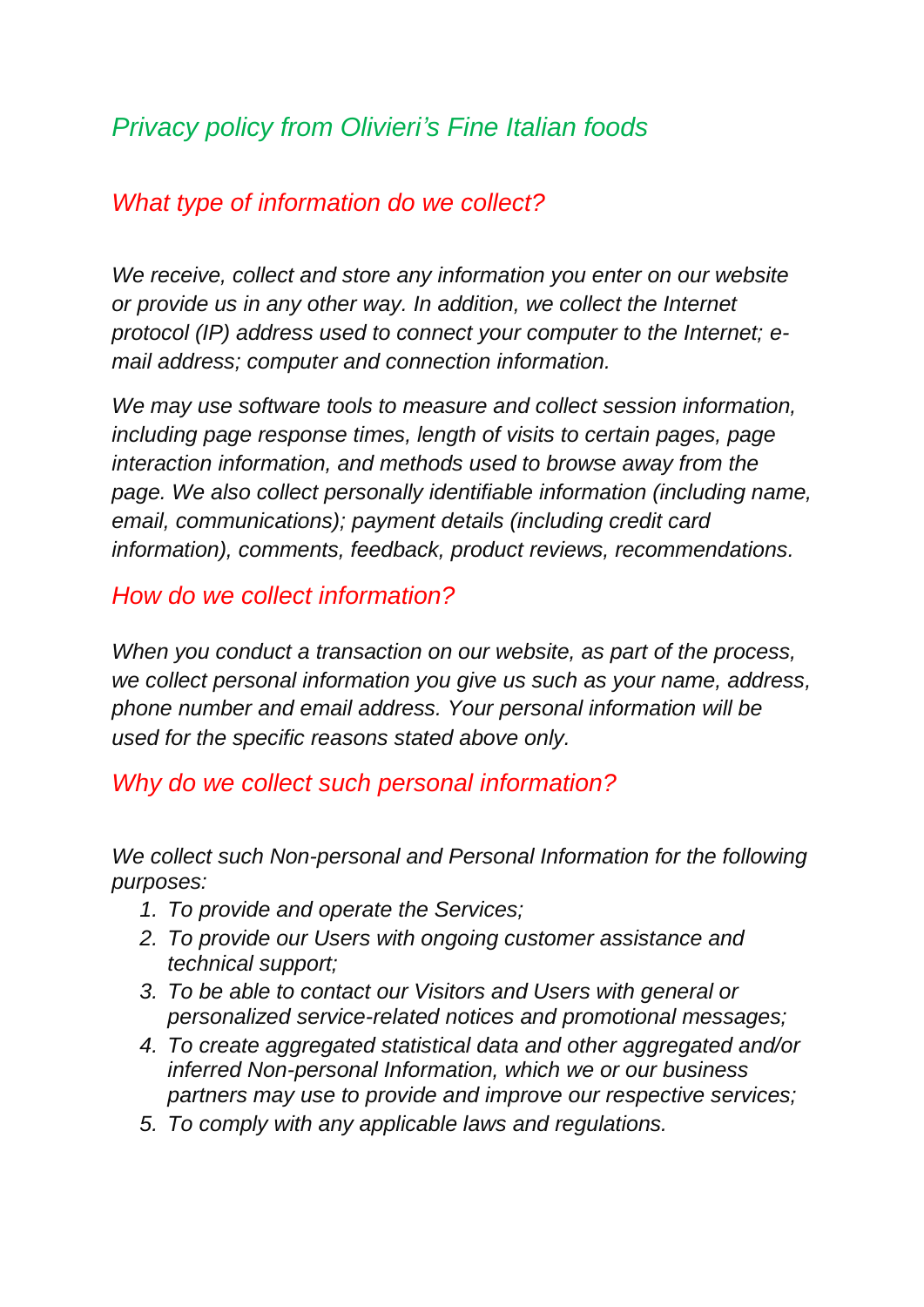## *How do we store, use, share and disclose ours site visitors' personal information?*

*Our company is hosted on the Wix.com platform. Wix.com provides us with the online platform that allows us to sell our products and services to you. Your data may be stored through Wix.com's data storage, databases and the general Wix.com applications. They store your data on secure servers behind a firewall.*

*Also we are using Dropbox to store the invoices issued to our customers and keep records of your name, surname, email address and telephone number*

*Our email provider is Gmail by Google.*

*All direct payment gateways offered by Wix.com and used by our company adhere to the standards set by PCI-DSS as managed by the PCI Security Standards Council, which is a joint effort of brands like Visa, MasterCard, American Express and Discover. PCI-DSS requirements help ensure the secure handling of credit card information by our store and its service providers.*

*We value this relationship and would never sell your data on to third parties*

#### *How do we communicate with our site visitors?*

*We may contact you to notify you regarding your order, to troubleshoot problems with your order, to resolve a dispute, to collect fees or monies owed, , to send updates about our company, or as otherwise necessary to contact you to enforce our User Agreement, applicable national laws, and any agreement we may have with you. For these purposes we may contact you via email, telephone, text messages, and postal mail.*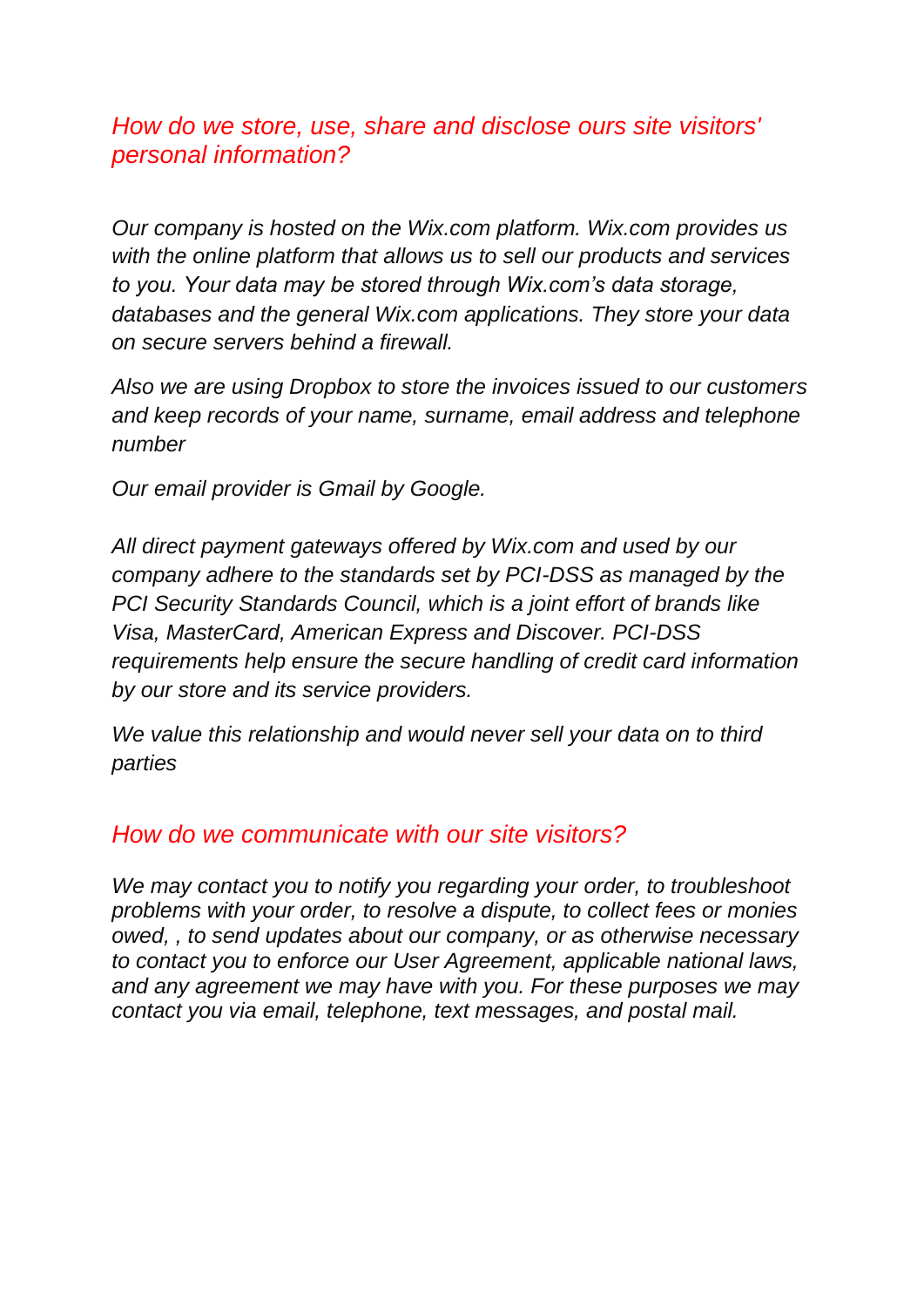## *How do we use cookies and other tracking tools?*

*Cookies are small pieces of data stored on a site visitor's browser, usually used to keep track of your movements and actions on our website.*

*Here are the types of cookies that we are using in our website. You can find out more about how cookies work a [www.aboutcookies.org](http://www.aboutcookies.org/)*

| Cookie name                                 | Life span            | Purpose                            |
|---------------------------------------------|----------------------|------------------------------------|
| svSession                                   | Permanent            | <i>Creates activities and BI</i>   |
| $\hbar s$                                   | <b>Session</b>       | <b>Security</b>                    |
| $incap\_ses\_$\{Proxy-ID\_$\$}$<br>ID       | <b>Session</b>       | <b>Security</b>                    |
| incap_visid_\${Proxy-<br>$ID$ $$$ {Site-ID} | <b>Session</b>       | <b>Security</b>                    |
| $nlbi_{I}$                                  | Persistent<br>cookie | <b>Security</b>                    |
| <b>XSRF-TOKEN</b>                           | Persistent<br>cookie | <b>Security</b>                    |
| smSession                                   | Two weeks            | Identify logged in site<br>members |

*We are also using Google Analytics and Google Maps in our website. You can check which cookies are used on our website using Chrome's built-in cookie view. Just click Secure next to the URL bar [\(https://www.olivierisfineitalianfoods.com/\)](https://www.olivierisfineitalianfoods.com/) and then click cookies. Make sure that you are viewing your site in incognito mode, so that your browser doesn't detect your own cookies too.*